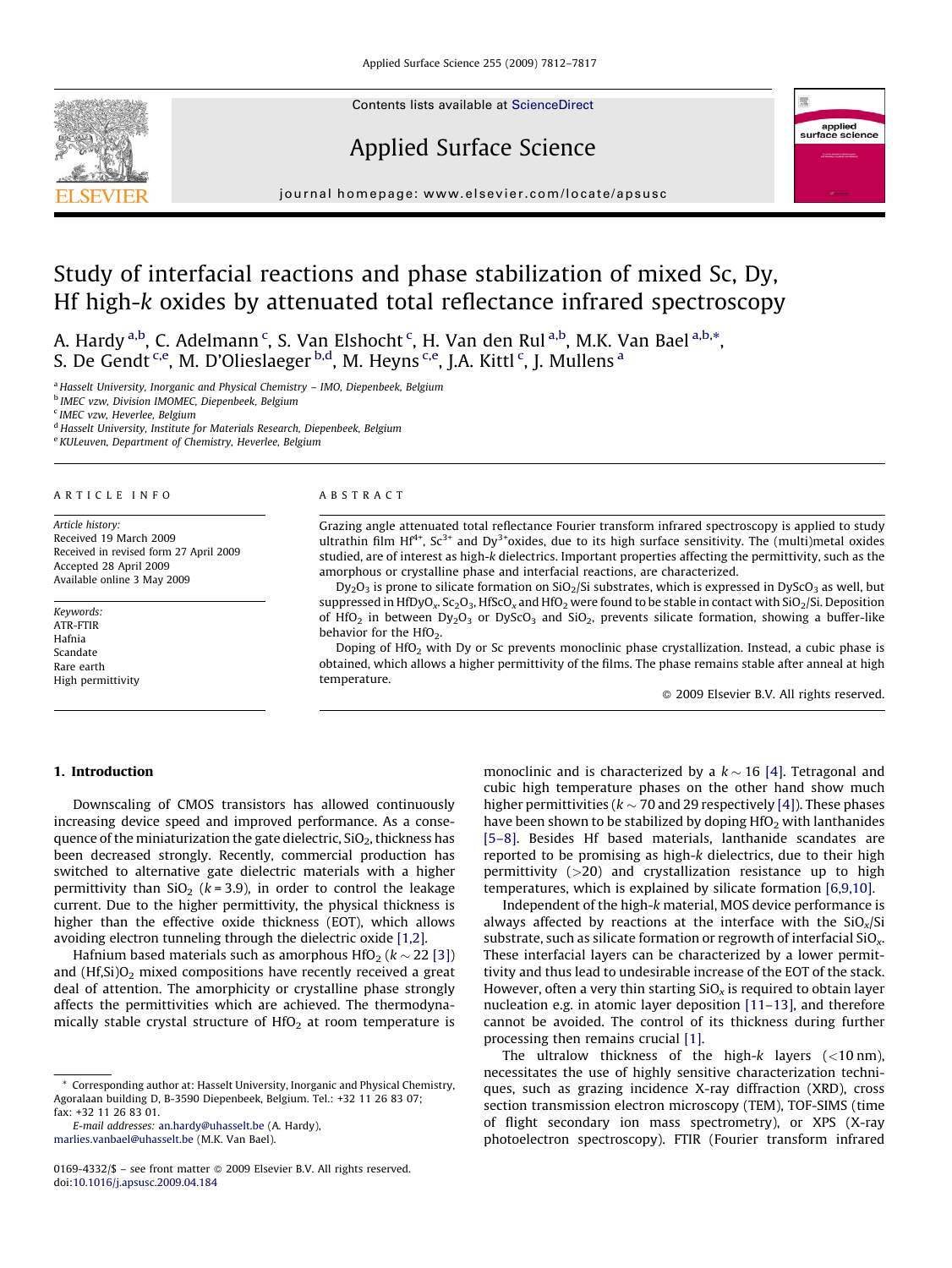$(a)$ 

<span id="page-1-0"></span>spectroscopy) allows the detection of metal oxide as well as silicate vibrations. Normal transmission measurements are insufficiently sensitive, but the surface sensitivity can be greatly enhanced in attenuated total reflectance (ATR) [\[14\]](#page-4-0). The sensitivity enhancement depends on the angle of incidence, the thickness of the air gap and the dielectric constants of the ATR crystal and the film's substrate [\[15,16\].](#page-4-0)

Here, we apply grazing angle attenuated total reflectance Fourier transform infrared (GATR-FTIR) to several high-k films of recent interest, Hf, Dy and Sc oxides, which were deposited by atomic vapour deposition (AVD) or atomic layer deposition (ALD) for high quality film growth with atomic precision. The results contribute to the explanation and understanding of the dielectric properties, demonstrating the potential of GATR-FTIR in high-k characterization.

### 2. Material and methods

All the high-k films were grown by AVD (Aixtron Tricent<sup>TM</sup> reactor) on Si (1 0 0) wafers as described elsewhere [\[6,9,17,18\],](#page-4-0) with 550 °C susceptor temperature, unless indicated otherwise. Precursors used were tris(6-ethyl-2,2-dimethyl-3,5-decanedionato)dysprosium [Dy(EDMDD)<sub>3</sub>], tris(6-ethyl-2,2-dimethyl-3,5decanedionato) scandium  $[Sc(EDMDD)<sub>3</sub>]$ , and bis(tert-butoxide) bis(methoxymethyl propanoxide) hafnium  $Hf(O<sup>t</sup>Bu)<sub>2</sub>$  (mmp)<sub>2</sub> combined with molecular  $O_2$ . Si $O_2$  starting oxide was obtained with a thickness of 1.1 nm by chemical oxidation  $(H_2O/O_3)$ , while thicker  $SiO<sub>2</sub>$  was obtained by rapid thermal oxidation. Film thicknesses were determined by X-ray reflectivity. The compositions of the films are determined by X-ray photoelectron spectroscopy (HfDyO<sub>x</sub>, HfScO<sub>x</sub>) and Rutherford backscattering spectroscopy ( $DyScO<sub>3</sub>$ ). The doped HfO<sub>2</sub> films contain 10% Dy or Sc (90% Hf) and the DyScO<sub>3</sub> consists of 50% Dy and 50% Sc unless specified otherwise (percentages ignoring O, e.g. Dy/Dy + Hf). Post deposition anneals were carried out at 1000 °C in  $N_2$  or  $O_2$  for 60 s.

Sample preparation for grazing angle attenuated total reflectance Fourier transform infrared measurement consists of cleaving square pieces (2 cm  $\times$  2 cm to 3 cm  $\times$  3 cm) from the wafers. GATR-FTIR spectroscopy was carried out by means of a  $65^{\circ}$  single reflection Ge-ATR (supplied by Harrick), placed in the sample compartment of an FTIR spectrometer (Bruker, Vertex 70). The compartment and the GATR-cell were flushed with dried air and  $N_2$ respectively. Intimate contact between the sample and the Ge crystal is obtained by applying 56 oz in. $^{-1}$  of pressure. Spectra were referenced against the clean Ge crystal and obtained with a spectral resolution of  $4 \text{ cm}^{-1}$ , in a spectral range from  $4000$ to 600 cm<sup>-1</sup>. For the spectra, the ATR signal = (absorbance  $\times$ wavenumber)/1000 is shown. Since the penetration depth is inversely proportional to the wavenumber this normalizes the spectra to a constant penetration depth. In between the samples, blank 1.2 nm  $SiO<sub>x</sub>/Si$  samples were measured, showing no changes in the Ge crystal's state, such as scratches, which would affect the spectra and interfere with the comparison of different samples.

# 3. Results and discussion

#### 3.1. Monometal oxides

#### 3.1.1. Phase identification of hafnium oxide

The permittivity of the  $HfO<sub>2</sub>$  layers studied here was determined to be 16, as published elsewhere [\[6\].](#page-4-0) This value can be characteristic either for amorphous or monoclinic HfO<sub>2</sub>.

HfO<sub>2</sub> layers with thicknesses of 3, 8 and 18 nm on 1.1 nm  $SiO<sub>2</sub>/Si$ have been characterized and their spectra are compared to a blank  $SiO<sub>x</sub>/Si$  substrate (Fig. 1a). Band assignments and interpretations are as follows. At 1240 and 1065  $cm^{-1}$  the longitudinal (LO) and



Fig. 1. GATR-FTIR spectra of (a) monoclinic  $HfO<sub>2</sub>$  as function of thickness, (b) comparison of different phases of (stabilized) hafnia in films of comparable thickness (a: amorphous, c: cubic, m: monoclinic).

transverse optic (TO) band of SiO<sub>2</sub> are found [\[15\]](#page-4-0). At 1100 cm<sup>-1</sup> Hf-O–Si vibrations would be expected [\[19\],](#page-4-0) but comparison with the blank substrates shows that any intensity in this area is due to the  $SiO<sub>2</sub>$  from the substrate [\[20\]](#page-4-0). At 900 cm<sup>-1</sup> both the blank substrate and the HfO<sub>2</sub> films show slightly increased intensity, which might be ascribed to Si-OH [\[21\].](#page-4-0) The band at 780  $cm^{-1}$  can be ascribed to the monoclinic crystal phase of HfO<sub>2</sub>, which forms a doublet together with the weaker feature at  $690-700$  cm<sup>-1</sup>. Theory predicts this doublet to be situated at 780/694 cm<sup>-1</sup> and 683/634 cm<sup>-1</sup> [\[4\]](#page-4-0), and it has been ascribed experimentally to peaks at 760 cm<sup>-1</sup> [\[7\]](#page-4-0) or 752 and  $635 \text{ cm}^{-1}$ [\[16,22,23\]](#page-4-0). Based on the presence of this vibration around 780 cm<sup>-1</sup> in the spectra of HfO<sub>2</sub> films of all thicknesses studied, it can be concluded that all of these films contain monoclinic  $HfO<sub>2</sub>$ .

Post deposition anneal in  $O_2$  (PDA, 1000 °C) does not affect the HfO2 band position and relative intensities. There is no evidence for Hf-O-Si vibrations around 1100  $cm^{-1}$ . It can be concluded that the anneal does not affect the  $HfO<sub>2</sub>$  phase present, nor leads to interfacial silicate formation.

Theoretically, it is impossible to observe the bands for the higher-k cubic phase of HfO<sub>2</sub>, situated at  $286 \text{ cm}^{-1}$ , in the measurable range of Ge-ATR [\[4\].](#page-4-0) Nonetheless, a single band at  $695$  cm $^{-1}$ , in absence of a feature at 780 cm $^{-1}$ , has been ascribed to cubic HfO2, because electron diffraction showed the presence of this phase in the samples [\[7\].](#page-4-0) The authors however did not demonstrate the absence of a portion amorphous phase, which is also reported to show a single band of similar shape in this wavenumber region of  $690 \text{ cm}^{-1}$  [\[3,16,24\]](#page-4-0). The presence or absence of a shoulder to the high wavenumber side of this band,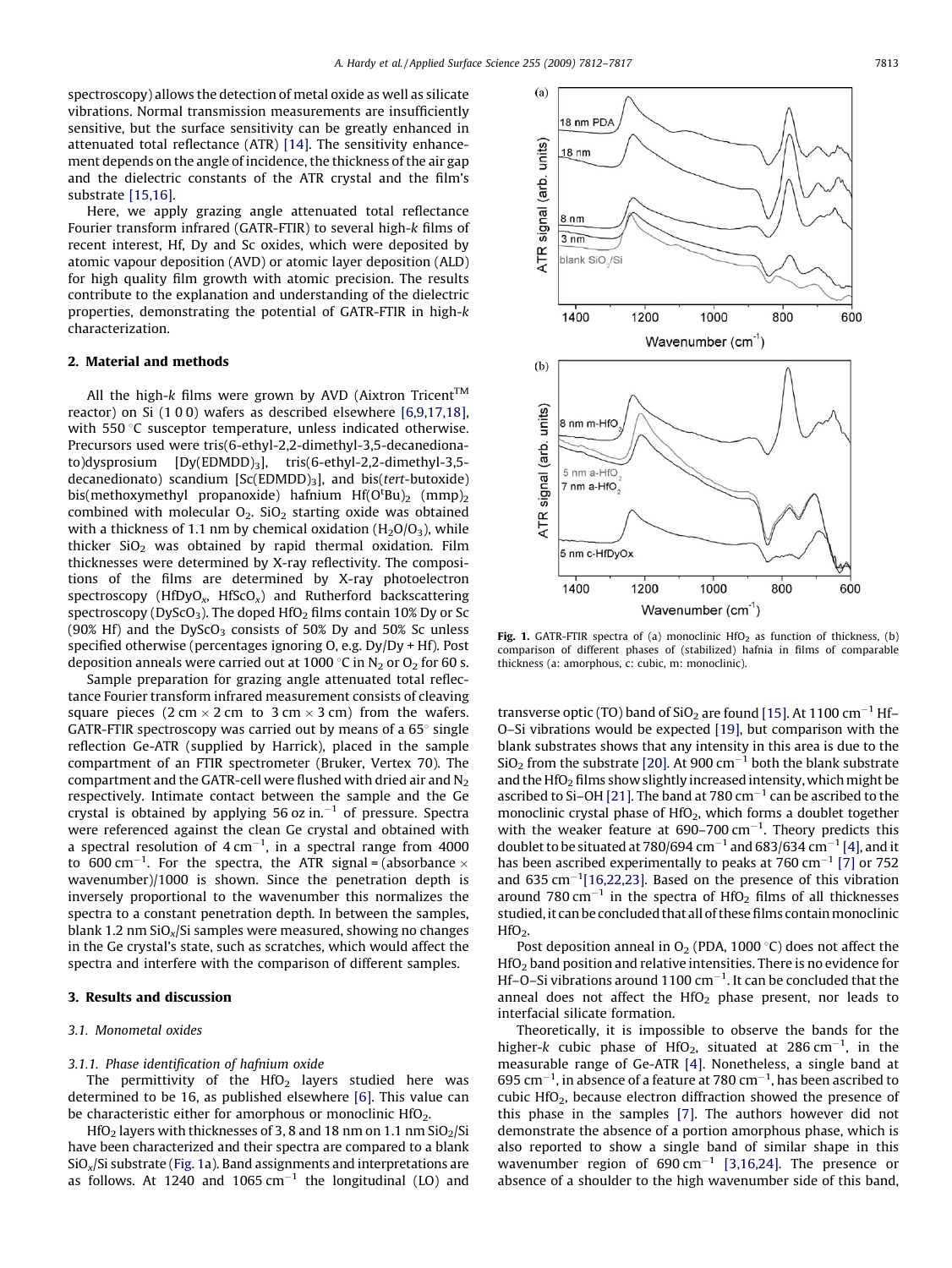<span id="page-2-0"></span>is regarded as indicative of amorphous and cubic  $HfO<sub>2</sub>$  respectively [\[25\]](#page-4-0). Since literature reports appear contradictive as far as distinction of cubic and amorphous  $HfO<sub>2</sub>$  is concerned, we studied XRD-amorphous HfO<sub>2</sub> films, deposited by ALD at 250 °C using HfCl<sub>4</sub> and H<sub>2</sub>O [\[26\],](#page-4-0) by GATR-FTIR as well [\(Fig. 1b](#page-1-0)). The comparison shows a clear distinction between the amorphous, cubic and monoclinic phase. Monoclinic  $HfO<sub>2</sub>$  is distinguished by a strong band  $\sim$ 780 cm<sup>-1</sup> and a much less intense vibration around 700 cm<sup>-1</sup>. HfDyO<sub>x</sub> shows a feature around 690 cm<sup>-1</sup> and very low intensity around 780  $\rm cm^{-1}$ . Due to the peak half width in XRD being of the order of or larger than the peak splittings expected, there is no evidence for tetragonal phase, and therefore the  $HIDyO<sub>x</sub>$ layers were assigned as cubic phase. Amorphous  $HfO<sub>2</sub>$  is characterized by a vibration around 780 and 700  $cm^{-1}$  as well, but the relative intensities of the bands are clearly different from c- $HfO<sub>2</sub>$  and m-HfO<sub>2</sub>. Note that by comparison of similar layer thicknesses, optical effects as a function of thickness are cancelled out from the discussion.

In conclusion, the GATR-FTIR results shown here, allow to ascribe the experimentally observed permittivity of 16 [\[6\]](#page-4-0) to the monoclinic crystal phase of these  $HfO<sub>2</sub>$  layers. This is in accordance with X-ray diffraction patterns reported in Ref. [\[6\].](#page-4-0) In literature [\[24\],](#page-4-0) ultrathin films are reported to remain amorphous, but here a 3 nm thick film was crystalline, monoclinic phase. The GATR-FTIR is shown to be more sensitive to monoclinic  $HfO<sub>2</sub>$  than deep-UV micro-Raman spectrometry, where it was not distinguished from the noise in a 3 nm thick HfO2 layer.

### 3.1.2. Interfacial reactions of dysprosium and scandium oxide

10 nm thick  $Dv<sub>2</sub>O<sub>3</sub>$  monometal oxide films were studied for comparison with  $HfDyO_x$  and  $DyScO_3$ . The spectra of dysprosium oxide grown on 1.1 nm  $SiO<sub>2</sub>$ , 20 nm  $SiO<sub>2</sub>$  and 12 nm  $HfO<sub>2</sub>$  are shown in Fig. 2, and are compared to the respective blank substrates. For the thin  $SiO_x$  substrate it is clear that the  $SiO_x$ characteristic band at 1240  $cm^{-1}$  disappears from the spectrum and a strong, new band occurs with a peak maximum at  $1017$  cm<sup>-1</sup>. The latter band is ascribed to Si-O-Dy vibrations. Bond formation with Dy, which is heavier than Si, shifts the band to lower frequencies compared to the Si–O–Si band [\[27\].](#page-4-0) This demonstrates strong silicate formation, which apparently consumes the SiO<sub>2</sub> entirely. Typical Dy-O vibrations are not detected as they are situated below 600 cm<sup>-1</sup> e.g. 550 or 555 cm<sup>-1</sup> with a broad shoulder at  $580 \text{ cm}^{-1}$ , is expected [\[28–31\]](#page-4-0). Chemical instability of  $Dy_2O_3$  by reaction with  $H_2O$  or  $CO_2$  from the ambient probably did not occur, as (bi)carbonate (3727, 3711, 1661, 1634 cm<sup>-1</sup> [\[32\]](#page-4-0)) and hydroxide bands (3600 cm<sup>-1</sup> [\[33\]\)](#page-4-0) were not detected in the spectra. This can be related to a stronger stability of  $Dy_2O_3$  against these reactions compared to other  $Ln<sub>2</sub>O<sub>3</sub>$  [\[34\]](#page-4-0). Deposition of 10 nm Dy<sub>2</sub>O<sub>3</sub> on 20 nm RTO SiO<sub>2</sub> clearly shows a very strong band in the same wavenumber region as the Si–O–Dy band for the  $Dy_2O_3/1.1$  nm SiO<sub>2</sub> film. For the blank 10 nm SiO<sub>2</sub> substrate, the intensity around 1050 cm<sup>-1</sup> is strong as well, and the band shape and position of  $SiO<sub>2</sub>$  is strongly dependent on the  $SiO<sub>2</sub>$  thickness due to optical effects of interference [\[15\].](#page-4-0) However, the intensity of the band at  $\sim$ 1050 cm<sup>-1</sup> is relatively much stronger compared to the LO  $SiO<sub>2</sub>$  band at 1225 cm<sup>-1</sup> for the Dy<sub>2</sub>O<sub>3</sub> film than for the blank 10 nm  $SiO<sub>2</sub>$  substrate. This suggests that silicate formation occurs in the  $Dy_2O_3/20$  nm  $SiO_2$  film as well and is more intense than for 1.1 nm  $SiO<sub>2</sub>$ . 10 nm  $Dy<sub>2</sub>O<sub>3</sub>$  films deposited on 12 nm HfO<sub>2</sub> on the other hand, showed  $SiO<sub>2</sub>$  LO and TO bands similar to a blank substrate and no evidence for Dy–O–Si vibrations. The monoclinic phase of  $HfO<sub>2</sub>$  is demonstrated by its characteristic vibration at  $780 \text{ cm}^{-1}$ . It can be concluded that HfO<sub>2</sub> acts as an efficient barrier, preventing silicate formation of  $Dy_2O_3$ .



Fig. 2. (a) 10 nm  $Dy_2O_3$  on different substrates as indicated, (b) 10 nm  $Sc_2O_3/10$  nm  $SiO<sub>2</sub>$ .

In contrast with  $Dy_2O_3$ , a 10 nm  $Sc_2O_3$  film on 10 nm RTO  $SiO<sub>x</sub>$ did not show any silicate formation, as the relative intensity of  $SiO<sub>2</sub>$ TO and LO was identical to the blank substrate. This is in accordance with the reported thermodynamic stability of  $Sc<sub>2</sub>O<sub>3</sub>$  in contact with  $SiO<sub>2</sub>$  [\[35\].](#page-4-0) Vibration bands are observed at 711 and  $609 \text{ cm}^{-1}$ , which should be ascribed to Sc<sub>2</sub>O<sub>3</sub>. Comparison with literature on the other hand, shows expected bands at 625 or 635 cm<sup>-1</sup> [\[28,29\]](#page-4-0) for C-type oxide [\[36\].](#page-4-0) The discrepancy is neither related to an amorphous nature of the layer, as its crystallinity was evidenced by XTEM (not shown), nor to a difference in crystal structure as  $Sc<sub>2</sub>O<sub>3</sub>$  has no known polymorphs, only the cubic bixbyite phase [\[37\]](#page-4-0).

#### 3.2. Multimetal oxides

# 3.2.1. Phase identification and interfacial reactions of dysprosium and scandium doped hafnia

Doping hafnia with lanthanides has been reported to stabilize the cubic phase in  $HfO<sub>2</sub>$ , leading to higher permittivities and prolonging its applicability for commercial purposes [\[6\].](#page-4-0) Here, the phase stabilization of cubic hafnia by doping with Dy and Sc is studied by GATR-FTIR.

In [Fig. 3](#page-3-0) spectra of as-deposited  $HfDyO<sub>x</sub>$  films with thicknesses of 3, 5 and 18 nm are shown. Spectra are shifted along the ordinate for clarity. As the band assignments are the same as for hafnia itself, it is clear from [Fig. 3](#page-3-0) that the doping with Dy has prevented the crystallization of monoclinic hafnia, indicated by the absence of a vibration band around 780  $\rm cm^{-1}$ . Instead, either an amorphous or a cubic phase has been formed, as indicated by the band around  $695$  cm<sup>-1</sup>, and the latter was confirmed by X-ray diffraction as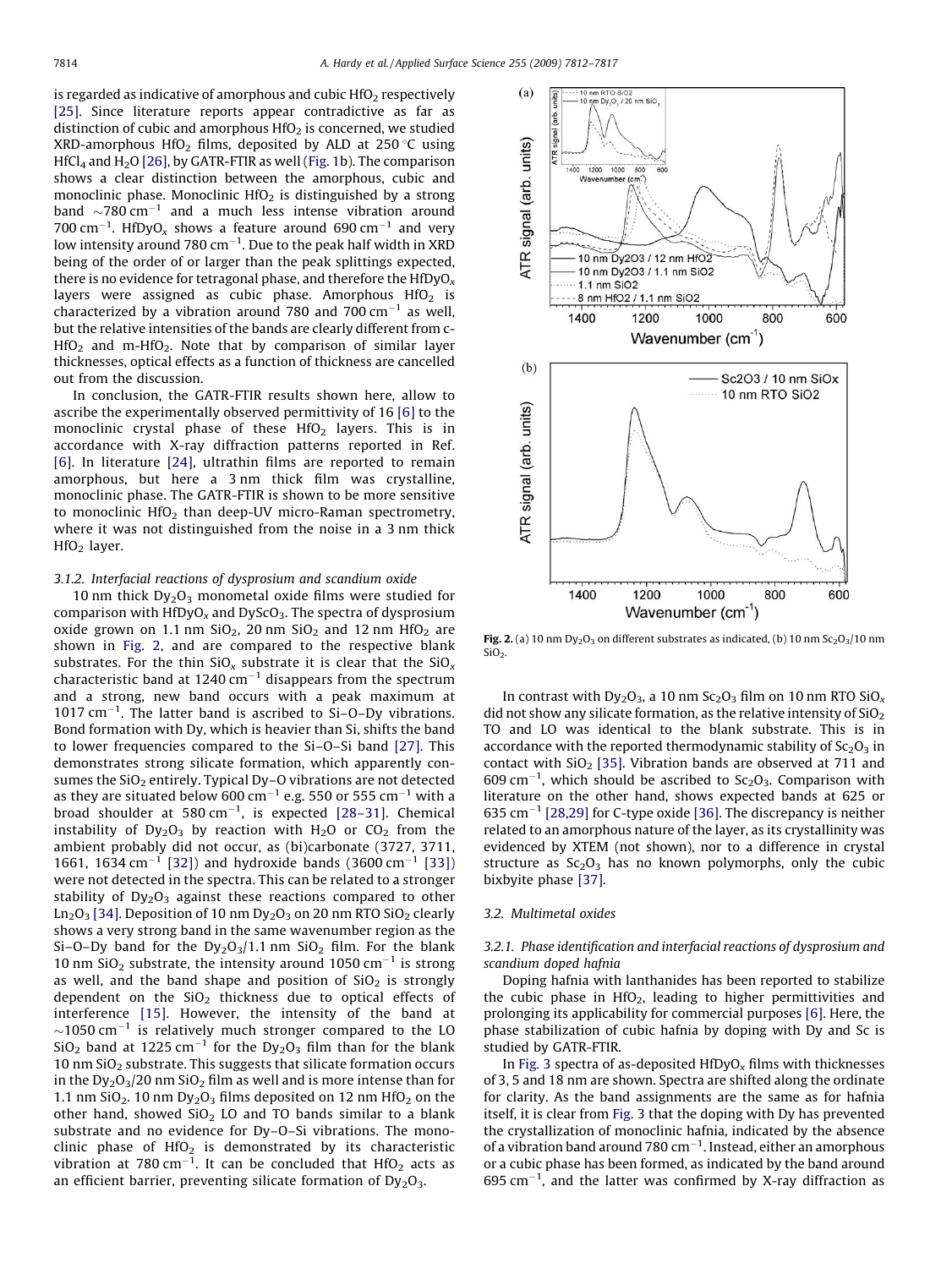<span id="page-3-0"></span>

Fig. 3. GATR-FTIR spectra of HfDyO<sub>x</sub> films, with thickness, deposited on substrates, with or without anneal as indicated.

reported earlier [\[6\]](#page-4-0). The cubic phase is stable during anneal in oxygen or nitrogen without transforming into the monoclinic phase. There is no evidence for silicate formation: in the region between 1250 and 1000  $cm^{-1}$  the spectrum does not differ significantly from the blank substrate, both in the as-deposited films and after anneal. This is a large contrast with the results for  $Dy_2O_3$  and  $DyScO_3$  (see further), both being characterized by strong silicate formation and contrasts with expectations for lanthanide containing oxides. Very recently, the high efficiency of Hf for suppression of silicate formation of  $Dy_2O_3$  was also shown by investigation of silicate formation through ellipsometric thickness determinations, since only above 75% Dy content the silicate formation became pronounced [\[35\]](#page-4-0). Application of a thicker  $SiO<sub>2</sub>$ starting surface for  $HfDyO_x$  growth, did not lead to silicate formation in HfDyO<sub>x</sub> either, which is clear by comparison of 10 nm HfDyO<sub>x</sub>/10 nm SiO<sub>2</sub> with a blank 10 nm SiO<sub>2</sub>/Si substrate. Like for the 1.1 nm SiO<sub>2</sub> starting surface, a stabilized cubic phase HfDyO<sub>x</sub> is formed on 10 nm RTO SiO<sub>2</sub> as well. Annealing HfDyO<sub>x</sub> 3 nm thick in  $N_2$  or 18 nm thick in  $N_2$  or  $O_2$  did not lead to significant changes as far as the phase or the absence of silicate is concerned. Since it can be expected that the thick films are completely crystallized after anneal, this further strengthens ascribing the band at 695  $cm^{-1}$  to the cubic phase, together with the increased k-value and XRD pattern. The regrowth of the  $SiO<sub>2</sub>$  interfacial layer is indicated by the increased intensity of the  $SiO<sub>2</sub>$  LO and TO bands after anneal in  $O<sub>2</sub>$ .

HfScO<sub>x</sub> films of 3 and 8 nm grown on 1.1 nm SiO<sub>2</sub> are characterized as cubic phase as well, based on the absence of the typical vibration band around 780 cm<sup>-1</sup> (Fig. 4). This is in agreement with X-ray diffraction [\[6\].](#page-4-0) Thicker films show an increased signal intensity, but the peak shape and position are constant, therefore the phase is stable independent of the film thickness in this range. Furthermore, there is no evidence for silicate formation, as the  $SiO<sub>2</sub>$  LO and TO region are similar to a blank substrate. 10 nm HfScO<sub>x</sub> grown on 10 nm SiO<sub>x</sub> substrates have the same crystal structure, and are resistant to silicate formation as well.



Fig. 4. GATR-FTIR spectra of HfScO<sub>x</sub> films with thickness and substrates as indicated.

Due to the stabilization of the cubic phase, the permittivity rose from 16 for pure HfO<sub>2</sub> to 32 for Dy and Sc doped HfO<sub>2</sub> [\[6\]](#page-4-0) in accordance with Refs. [\[5,8\].](#page-4-0)

#### 3.2.2. Interfacial reactions of dysprosium scandate

10 nm DyScO<sub>3</sub> layers were deposited on 1.1 nm  $SiO<sub>x</sub>$  and 12 nm  $HfO<sub>2</sub>$  substrates. The GATR-FTIR spectra (Fig. 5) show a strong, broad band with a maximum at 990 cm<sup>-1</sup> for the SiO<sub>x</sub> based film. This band gives evidence for the formation of Si–O–Ln silicate bonds. The band's shape and position resemble those of an analogous  $Dy_2O_3$  film ([Fig. 2\)](#page-2-0). However,  $DyScO_3$  still has a larger shoulder at 1160 cm<sup>-1</sup>, indicating less interaction with  $SiO<sub>2</sub>$  than for Dy<sub>2</sub>O<sub>3</sub>. The larger  $Ln^{3+}$  radius of Dy<sup>3+</sup> compared to Sc<sup>3+</sup> allows increased diffusion of Si from the substrate into  $Dy_2O_3$  than  $Sc_2O_3$ or DyScO3, leading to more Si–O–Ln bond formation [\[27\].](#page-4-0) Even though Ono et al. did not study  $Sc^{3+}$ , it is possible that the trend continues for  $Sc^{3+}$  as well.

10 nm DyScO<sub>3</sub> was grown on 12 nm  $HfO<sub>2</sub>$  as well (Fig. 5). The presence of monoclinic  $HfO<sub>2</sub>$  is confirmed by the vibration at  $780 \text{ cm}^{-1}$ . Here, no evidence for silicate formation in the wavenumber region around 1050 cm<sup>-1</sup> is found, indicating that  $HfO<sub>2</sub>$  is acting as a buffer for Dy silicate formation, similar as for  $Dy_2O_3$ . A strong feature is observed at 635  $cm^{-1}$ , which overlaps with bands observed for hafnia and dysprosium scandate on  $SiO<sub>2</sub>/Si$ .

Two vibrations are observed at 697 and 615 cm<sup>-1</sup> for DyScO<sub>3</sub>/  $SiO<sub>2</sub>/Si$  and they overlap with a band present for DyScO<sub>3</sub> deposited on HfO<sub>2</sub>. These bands are absent for  $Dy_2O_3$  as well as for the blank substrate, but close to the peak positions for the  $Sc<sub>2</sub>O<sub>3</sub>$  film on



Fig. 5. GATR-FTIR spectra of 10 nm  $DyScO<sub>3</sub>$  on substrates as indicated.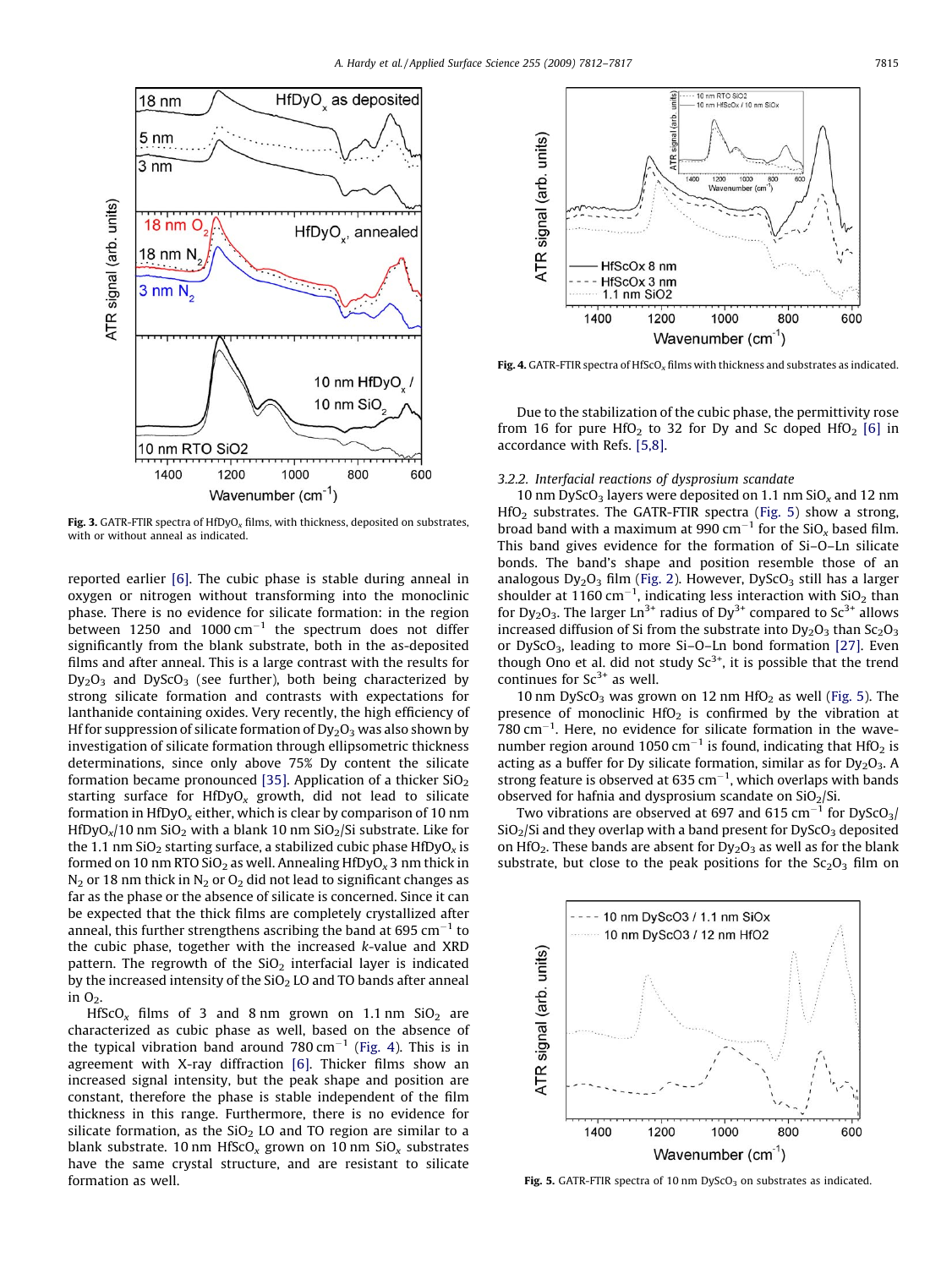<span id="page-4-0"></span>10 nm  $SiO<sub>x</sub>$ . Therefore, these features might be typical DyScO<sub>3</sub> vibrations, however, they are not derived from theory [\[38\]](#page-5-0). The wavenumber is also too high to be ascribed to pure  $Dv_2O_3$ (550 cm $^{-1}$ ) or Sc $_2$ O $_3$  (635 cm $^{-1}$ ). However, according to literature, different crystalline lanthanide silicates show bands in the wavenumber region slightly below 700 cm<sup>-1</sup> [39-41]. Based on the FTIR spectra reported here,  $Dy_2O_3$  does not form this type of silicate but for DyScO<sub>3</sub> and Sc<sub>2</sub>O<sub>3</sub> it would be a possible explanation for the observations. Furthermore, recently it was reported in Ref. [9] that 12 nm  $DyScO<sub>3</sub>/20$  nm  $SiO<sub>2</sub>/Si$  formed silicates after annealing at 1000 °C. A crystalline Sc-rich (Dy,Sc)-silicate was found at the top surface, while at the bottom interface with the substrate an amorphous, Sc-poor Dy-rich silicate was found. These different types of silicate formation may therefore explain the GATR-FTIR observations made here.

#### 3.2.3. Conclusions

GATR-FTIR allows a highly sensitive, inexpensive and fast characterization of ultrathin metal oxide layers with different compositions. Insights in chemical purity, interfacial reactions and crystal phases are obtained, which contribute to the understanding of the high-k material's dielectric properties, complementary to more complicated, often destructive analyses.

Interfacial reactions leading to silicate formation, were demonstrated in  $Dy_2O_3$  and  $DyScO_3$ . A thin  $SiO_2$  interlayer was shown to be entirely consumed by the silicate formation, while deposition of a HfO<sub>2</sub> buffer layer prevented the interfacial reaction. On the other hand  $HfO<sub>2</sub>$ , HfScO<sub>x</sub> and HfDyO<sub>x</sub> layers were silicatefree, independent of the substrate's  $SiO<sub>2</sub>$  thickness or the anneal treatment.

Finally, GATR-FTIR was shown to be highly sensitive to monoclinic HfO<sub>2</sub>, and surpasses deep UV micro-Raman measurement. GATR-FTIR demonstrated that doping hafnia with Dy or Sc, prevents crystallization of the monoclinic hafnia phase. The improved permittivity of the doped films can be ascribed to the formation of the cubic phase.

# Acknowledgements

A. Hardy and M.K. Van Bael are postdoctoral research fellows of the Research Foundation Flanders (FWO-Vlaanderen). This study was supported by the FWO research project G.0273.05. The authors thank Dr. R. Lewandowska at Horiba Jobin Yvon, Villeneuve d'Ascq, for the deep UV micro-Raman measurements of  $HfO<sub>2</sub>$  films.

#### References

- [1] J. Robertson, High dielectric constant gate oxides for metal oxide Si transistors, Rep. Prog. Phys. 69 (2006) 327–396.
- G.D. Wilk, R.M. Wallace, J.M. Anthony, High-kappa gate dielectrics: current status and materials properties considerations, J. Appl. Phys. 89 (2001) 5243– 5275.
- [3] D. Ceresoli, D. Vanderbilt, Structural and dielectric properties of amorphous  $ZrO<sub>2</sub>$ and HfO<sub>2</sub>, Phys. Rev. B 74 (2006) 125108.
- [4] X.Y. Zhao, D. Vanderbilt, First-principles study of structural, vibrational, and lattice dielectric properties of hafnium oxide, Phys. Rev. B 65 (2002) 233106.
- [5] K. Kita, K. Kyuno, A. Toriumi, Permittivity increase of yttrium-doped  $HfO<sub>2</sub>$  through structural phase transformation, Appl. Phys. Lett. 86 (2005) 102906.
- [6] C. Adelmann, V. Sriramkumar, S. Van Elshocht, P. Lehnen, T. Conard, S. De Gendt, Dielectric properties of dysprosium- and scandium-doped hafnium dioxide thin films, Appl. Phys. Lett. 91 (2007) 162902.
- [7] E. Rauwel, C. Dubourdieu, B. Hollander, N. Rochat, F. Ducroquet, M.D. Rossell, G. Van Tendeloo, B. Pelissier, Stabilization of the cubic phase of HfO<sub>2</sub> by Y addition in films grown by metal organic chemical vapor deposition, Appl. Phys. Lett. 89 (2006) 012902.
- [8] S. Govindarajan, T.S. Boscke, P. Sivasubramani, P.D. Kirsch, B.H. Lee, H.H. Tseng, R. Jammy, U. Schroder, S. Ramanathan, B.E. Gnade, Higher permittivity rare earth doped HfO<sub>2</sub> for sub-45-nm metal-insulator-semiconductor devices, Appl. Phys. Lett. 91 (2007) 062906.
- [9] C. Adelmann, S. Van Elshocht, A. Franquet, T. Conard, O. Richard, H. Bender, P. Lehnen, S. De Gendt, Thermal stability of dysprosium scandate thin films, Appl. Phys. Lett. 92 (2008) 112902.
- [10] C. Zhao, T. Witters, B. Brijs, H. Bender, O. Richard, M. Caymax, T. Heeg, J. Schubert, V.V. Afanas'ev, A. Stesmans, D.G. Schlom, Ternary rare-earth metal oxide high-k layers on silicon oxide, Appl. Phys. Lett. 86 (2005) 132903.
- [11] M.L. Green, M.Y. Ho, B. Busch, G.D. Wilk, T. Sorsch, T. Conard, B. Brijs, W. Vandervorst, P.I. Raisanen, D. Muller, M. Bude, J. Grazul, Nucleation and growth of atomic layer deposited HfO<sub>2</sub> gate dielectric layers on chemical oxide (Si-O-H) and thermal oxide (SiO<sub>2</sub> or Si-O-N) underlayers, J. Appl. Phys. 92 (2002) 7168– 7174.
- [12] L. Nyns, A. Delabie, M. Caymax, M.M. Heyns, S. Van Elshocht, C. Vinckier, S. De Gendt, HfO<sub>2</sub> atomic layer deposition using HfCl<sub>4</sub>/H<sub>2</sub>O: the first reaction cycle, J. Electrochem. Soc. 155 (2008) G269–G273.
- [13] L. Nyns, L. Hall, T. Conard, A. Delabie, W. Deweerd, M. Heyns, S. Van Elshocht, N. Van Hoornick, C. Vinckier, S. De Gendt, Nucleation and growth behavior of atomic layer deposited HfO<sub>2</sub> films on silicon oxide starting surfaces, J. Electrochem. Soc. 153 (2006) F205–F209.
- [14] S. Miyazaki, H. Nishimura, M. Fukuda, L. Ley, J. Ristein, Structure and electronic states of ultrathin  $SiO<sub>2</sub>$  thermally grown on  $Si(1 0 0)$  and  $Si(1 1 1)$  surfaces, Appl. Surf. Sci. 114 (1997) 585–589.
- [15] N. Rochat, A. Chabli, F. Bertin, M. Olivier, C. Vergnaud, P. Mur, Attenuated total reflection spectroscopy for infrared analysis of thin layers on a semiconductor substrate, J. Appl. Phys. 91 (2002) 5029–5034.
- [16] N. Rochat, K. Dabertrand, V. Cosnier, V. Zoll, P. Besson, U. Weber, Infrared spectroscopy of high k thin layer by multiple internal reflection and attenuated total reflection, Phys. Stat. Sol. (c) 0 (2003) 2961–2965.
- [17] C. Adelmann, P. Lehnen, S. Van Elshocht, C. Zhao, B. Brijs, A. Franquet, T. Conard, M. Roeckerath, J. Schubert, O. Boissière, C. Lohe, S. De Gendt, Growth of dysprosium-, scandium-, and hafnium-based third generation high-dielectrics by atomic vapor deposition, Chem. Vapor Depos. 13 (2007) 567–573.
- [18] R. Thomas, P. Ehrhart, M. Roeckerath, S. Van Elshocht, E. Rije, M. Luysberg, M. Boese, J. Schubert, M. Caymax, R. Waser, Liquid injection MOCVD of dysprosium scandate films – deposition characteristics and high-k applications, J. Electrochem. Soc. 154 (2007) G147–G154.
- [19] M.A. Quevedo-Lopez, J.J. Chambers, M.R. Visokay, A. Shanware, L. Colombo, Thermal stability of hafnium-silicate and plasma-nitrided hafnium silicate films studied by Fourier transform infrared spectroscopy, Appl. Phys. Lett. 87 (2005) 012902.
- [20] N. Nagai, H. Hashimoto, FT-IR-ATR study of depth profile of  $SiO<sub>2</sub>$  ultra-thin films, Appl. Surf. Sci. 172 (2001) 307–311.
- [21] D.P. Zarubin, The two-component bands at about 4500 and 800  $cm^{-1}$  in infrared spectra of hydroxyl-containing silicas. Interpretation in terms of Fermi resonance, J. Non-Cryst. Solids 286 (2001) 80–88.
- [22] C. Dubourdieu, H. Roussel, C. Jimenez, M. Audier, J.P. Senateur, S. Lhostis, L. Auvray, F. Ducroquet, B.J. O'Sullivan, P.K. Hurley, S. Rushworth, L. Hubert-Pfalzgraf, Pulsed liquid-injection MOCVD of high-K oxides for advanced semiconductor technologies, Mater. Sci. Eng. B: Solid State Mater. Adv. Technol. 118 (2005) 105–111.
- [23] D.A. Neumayer, E. Cartier, Materials characterization of  $ZrO<sub>2</sub>$ –SiO<sub>2</sub> and HfO<sub>2</sub>–SiO<sub>2</sub> binary oxides deposited by chemical solution deposition, J. Appl. Phys. 90 (2001) 1801–1808.
- [24] C. Dubourdieu, E. Rauwel, C. Millon, P. Chaudouet, F. Ducroquet, N. Rochat, S. Rushworth, V. Cosnier, Growth by liquid-injection MOCVD and properties of HfO<sub>2</sub> films for microelectronic applications, Chem. Vapor Depos. 12 (2006) 187–192.
- [25] D. Dubourdieu, S. Van Elshocht, C. Adelmann, in WoDiM Workshop on Dielectrics in Microelectronics, Bad Saarow (Berlin), 2008, personal communication.
- [26] A. Delabie, G. Pourtois, M. Caymax, S. De Gendt, L.A. Ragnarsson, M. Heyns, Y. Fedorenko, J. Swerts, J.W. Maes, Atomic layer deposition of hafnium silicate gate dielectric layers, J. Vac. Sci. Technol. A 25 (2007) 1302–1308.
- [27] H. Ono, T. Katsumata, Interfacial reactions between thin rare-earth-metal oxide films and Si substrates, Appl. Phys. Lett. 78 (2001) 1832–1834.
- [28] W.L. Baun, N.T. McDevitt, Infrared absorption spectra of rare-earth oxides in the region 800 to 240 cm<sup>-1</sup>, J. Am. Ceram. Soc. 46 (1963) 294-1294.
- [29] N.T. McDevitt, W.L. Baun, Infrared absorption study of metal oxides in the low frequency region (700–240 cm<sup>-1</sup>), Spectrochim. Acta 20 (1964) 799–808.
- [30] N.T. McDevitt, A.D. Davidson, Infrared lattice spectra of cubic rare earth oxides in<br>region 700 to 50 cm $^{-1}$  56 (1966) 636.
- [31] D.B. Faithful, S.M. Johnson, I.J. McColm, Infrared-spectra of lanthanide sesquioxides 10 (1973) 291–302.
- [32] H. Vidal, S. Bernal, R.T. Baker, D. Finol, J.A.P. Omil, J.M. Pintado, J.M. Rodriguez-Izquierdo, Characterization of  $La_2O_3/SiO_2$  mixed oxide catalyst supports, J. Catal. 183 (1999) 53–62.
- [33] N.B. Colthup, L.H. Daly, S.E. Wiberley, Introduction to Infrared and Raman Spectroscopy, third ed., Academic Press, San Diego, 1990.
- S. Jeon, H.S. Hwang, Effect of hygroscopic nature on the electrical characteristics of lanthanide oxides ( $Pr_2O_3$ ,  $Sm_2O_3$ ,  $Gd_2O_3$ , and  $Dy_2O_3$ ), J. Appl. Phys. 93 (2003) 6393–6395.
- [35] S. Van Elshocht, C. Adelmann, T. Conard, A. Delabie, A. Franquet, L. Nyns, O. Richard, P. Lehnen, J. Swerts, S. De Gendt, Silicate formation and thermal stability of ternary rare earth oxides as high-k dielectrics, J. Vac. Sci. Technol. A 26 (2008) 724–730.
- [36] W.B. White, V.G. Keramidas, Vibrational-spectra of oxides with C-type rare-earth oxide structure, Spectrochim. Acta A A28 (1972) 501.
- [37] S.J. Schneider, J.L. Waring, Phase equilibrium relations in the  $Sc_2O_3-Ga_2O_3$  system, J. Res. Nat. Bur. Stand. A 67A (1963) 19–25.